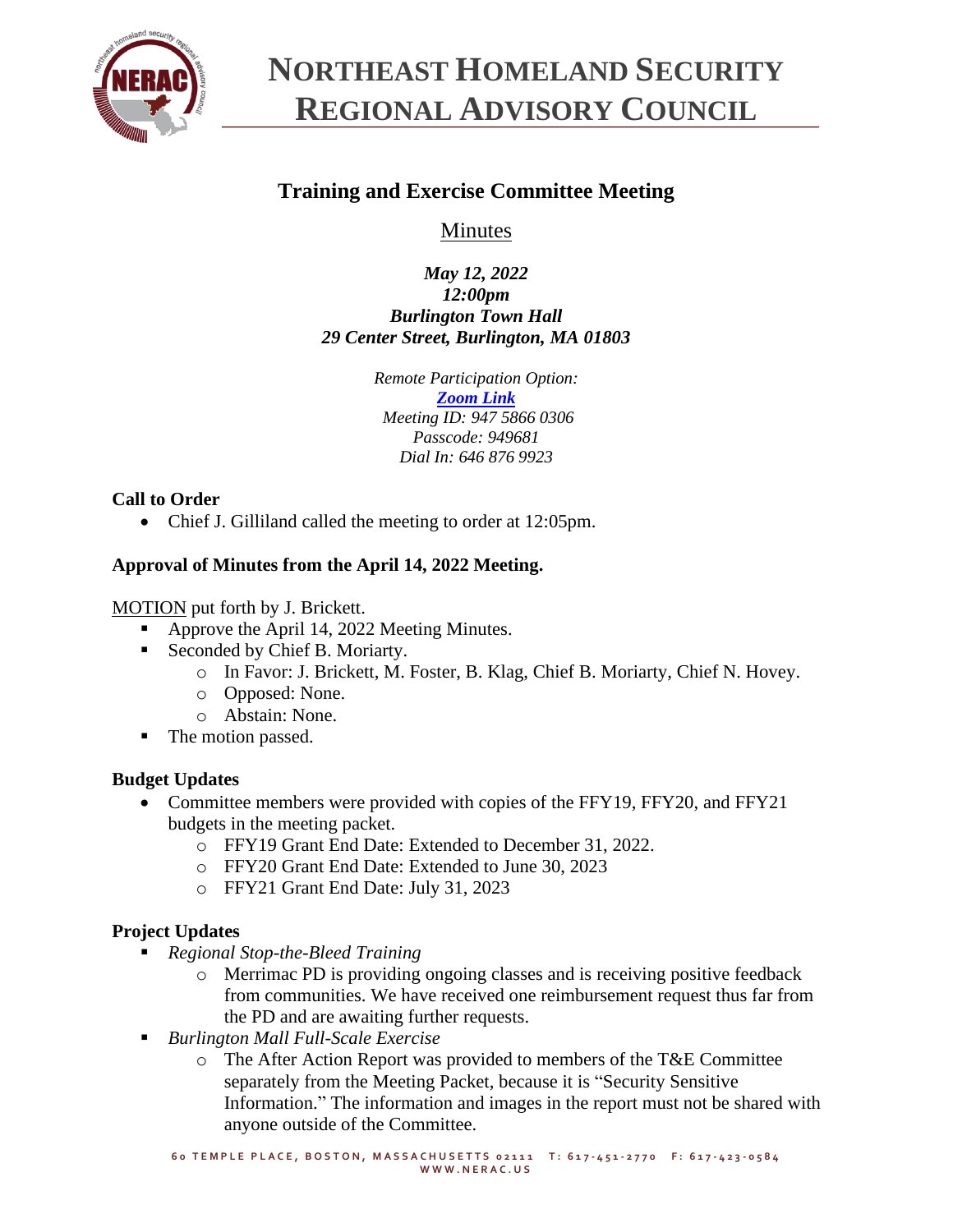- o **Lt. T. McDonough** (Burlington Police Department) and **Capt. M. Cedrone/Chief M. Patterson** (Burlington Fire Department) were in attendance and presented the After-Action Report.
	- Police and fire departments in Burlington were able to work together effectively and strengthened their relationships both through the exercise planning, as well as with surrounding mutual aid companies. An area for improvement related to unified command was identified.
	- The Committee asked Burlington to serve as a resource for other municipalities pursuing similar exercises and they would recommend Ascenttra to other communities.
	- Communications was highlighted as a priority area to address, especially ensuring radios are programmed with all appropriate channels.
- *Domestic Water Supply TTX* 
	- o The Midterm Planning Meeting was held on April 27th, and a site visit was conducted on May 3rd.
	- o Objectives and participants were determined for each scenario.
		- Day 1 Scenario: Mechanical failure and structural collapse of the dam.
		- Day 2 Scenario: Fuel tank truck spill, resulting in contamination of the lake.
	- o The planning team is sending out invitations to expected participants.
	- o The exercise will occur at the Beverly Cache Site on May 25th 26th.
- *CLSW Rescue Task Force Training*
	- o All four days of the CLSW training have been conducted, including the Media/Dignitary Day on May 4th.
	- o Approximately 191 first responders from Concord, Lincoln, Sudbury, and Wayland Police/Fire were trained.
	- o On each day, attendees participated in 5-6 evolutions of various scenarios, reenacting response to an active shooter event. RTFs combined members of several departments to practice working together.
	- o Several local media outlets were in attendance, and a segment about the exercise aired on WCVB Channel 5.
	- o Chief Choate and the planning team are working on an AAR and will be invited to present at a future T&E meeting.
- *Topsfield School Evacuation Full Scale Exercise*
	- o The final planning meeting was held on May 3rd, and the exercise is scheduled for May 20th.
	- o The permission slip to be sent to parents has been developed and the staff/faculty briefing occurred on Monday May 9th.
	- o The planning team has arranged for the use of several NERAC cache resources.
- *Basic Disaster Life Support Course*
	- o NDLSF is no longer scheduling virtual courses.
- *Advanced Disaster Life Support Course*
	- o We reached out to multiple venues, but were not able to find a free location that was available those dates and could accommodate the course requirements (ex: breakout rooms, space for simulation equipment).
	- o We received a quote for \$780 to book classrooms at Northern Essex Community College in Haverhill.

MOTION put forth by B. Klag.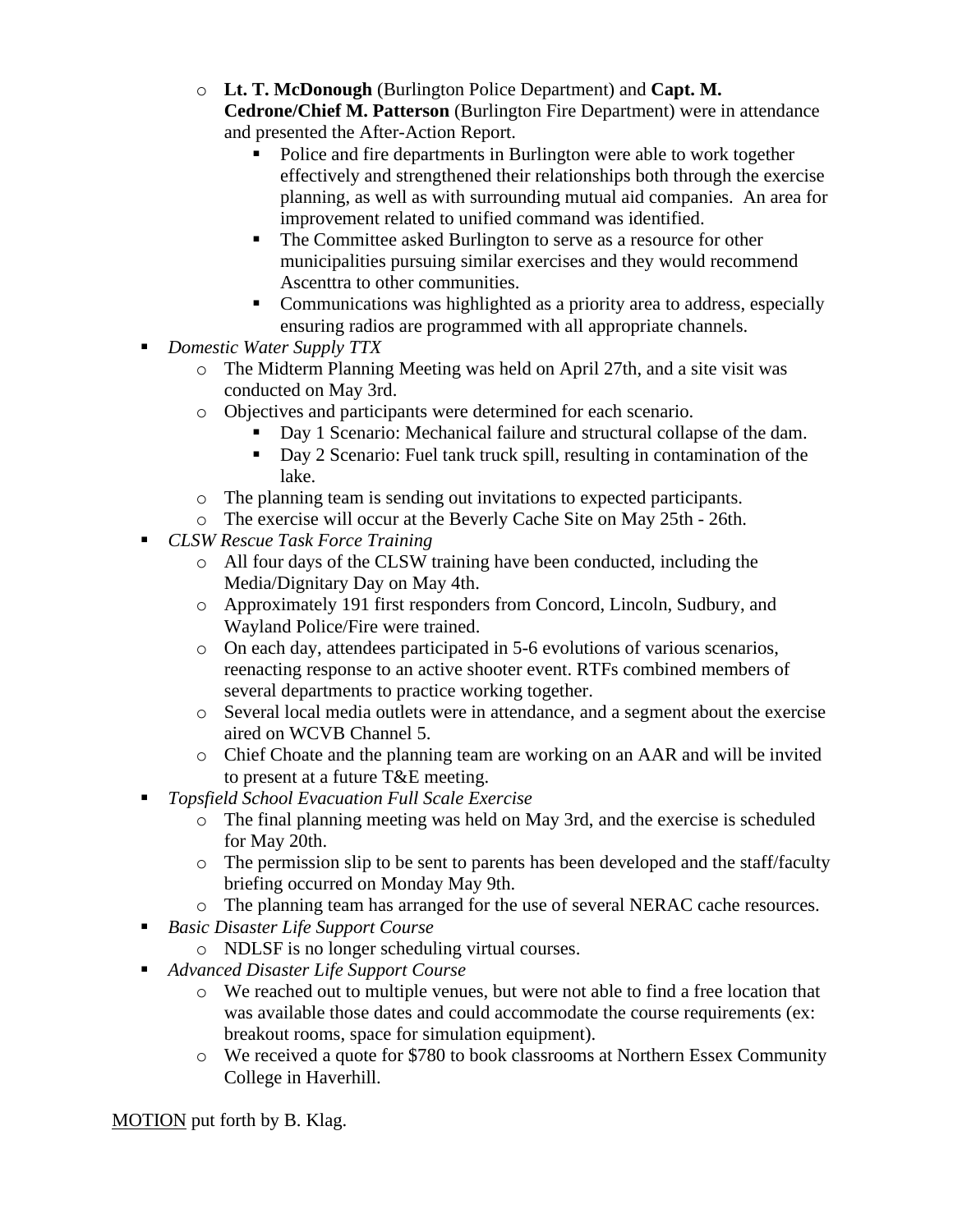- **Transfer \$780 from FFY20 Unallocated A. Training and Exercise funds to FFY20 A.02** Advanced Disaster Life Support Course to book classrooms at Northern Essex Community College in Haverhill.
- Seconded by Chief B. Moriarty.
	- o In Favor: J. Brickett, Chief J. Fisher, M. Foster, B. Klag, Chief B. Moriarty, Chief N. Hovey.
	- o Opposed: None.
	- o Abstain: None.
- The motion passed.
- *ATIRC and LASER Course Offerings*
	- o We are locked in for June 14-16th, 2022 (ATIRC) and July 26-28, 2022 (LASER) with the default class time being 8am-5pm at the Coffin School in Marblehead.
	- o TRR approval and EHP clearance was received from EOPSS earlier this week and application information was sent out for ATIRC to Police/Fire. A planning meeting with the ATIRC instructor is taking place tomorrow and we hope to confirm registration by May 17th.
	- o After going through the FFY20 plan, the Committee allocated \$30,000 for BF/OT for Active Shooter Trainings.

MOTION put forth by Chief B. Moriarty.

- Approve the Burlington Mall FSE AAR.
- Seconded by Chief N. Hovey.
	- o In Favor: J. Brickett, Chief J. Fisher, M. Foster, B. Klag, Chief B. Moriarty, Chief N. Hovey.
	- o Opposed: None.
	- o Abstain: None.
- The motion passed.

MOTION put forth by J. Brickett.

- Allocate \$15,000 for backfill and overtime for ATIRC attendees and \$15,000 for backfill and overtime for LASER attendees from FFY20 A.02 Active Shooter Trainings.
- Seconded by Chief B. Moriarty.
	- o In Favor: J. Brickett, Chief J. Fisher, M. Foster, B. Klag, Chief B. Moriarty, Chief N. Hovey.
	- o Opposed: None.
	- o Abstain: None.
- The motion passed.

## **Technical Rescue Teams**

- Fire District-14 Technical Rescue Team
	- o AAR: April Trench Rescue Drill
- Northeast Massachusetts Technical Rescue Team
	- o AAR: April Confined Space
	- o AAR: May Water Rescue
	- o ERR: July Rope Drill

## MOTION put forth by Chief B. Moriarty.

- Approve the following:
	- o Fire District 14 April Trench Rescue Drill AAR.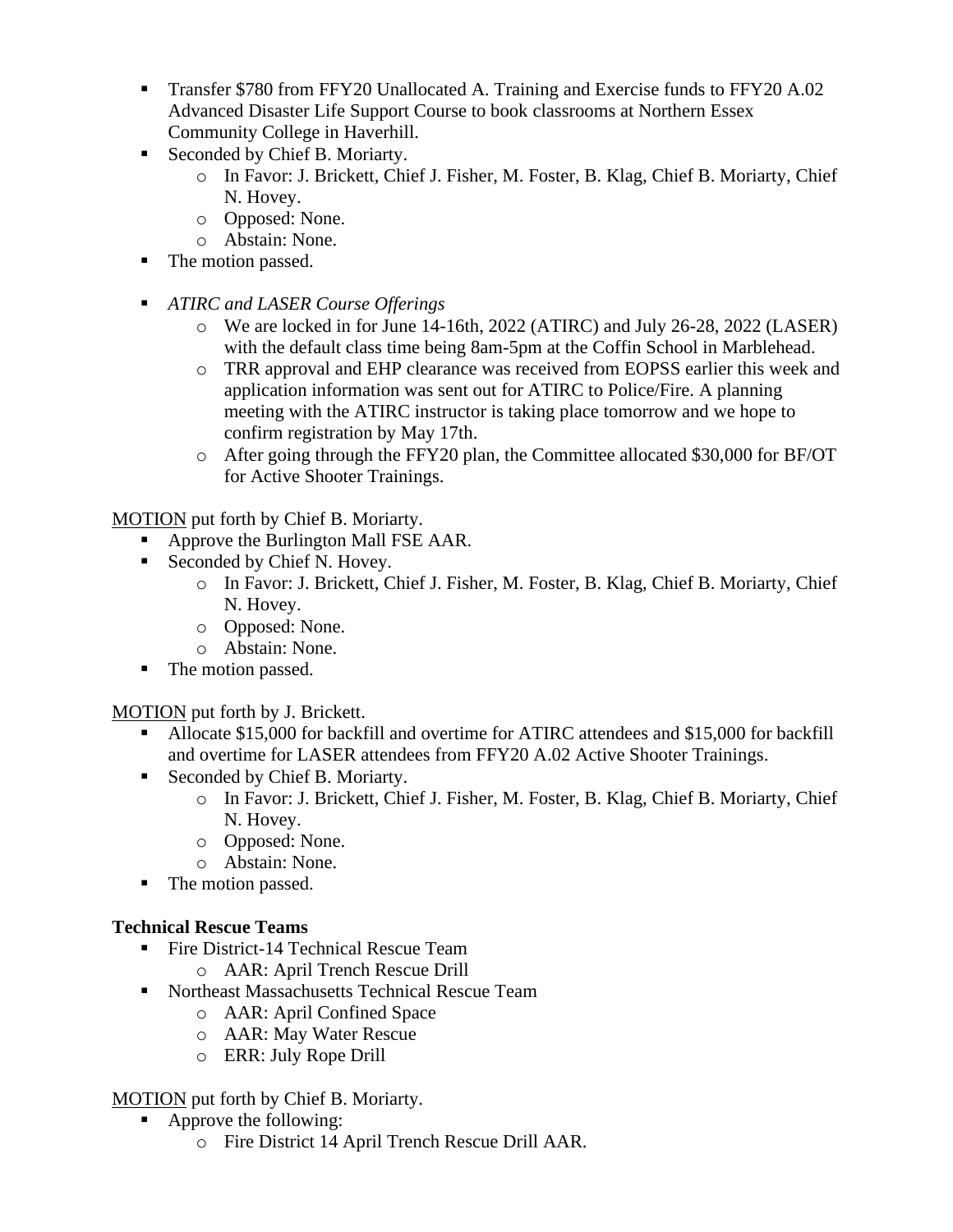- o NEMTRT April Confined Space Drill AAR.
- o NEMTRT May Water Rescue Drill AAR.
- o NEMTRT July Rope Drill ERR.
- Seconded by B. Klag.
	- o In Favor: J. Brickett, Chief J. Fisher, M. Foster, B. Klag, Chief B. Moriarty, Chief N. Hovey.
	- o Opposed: None.
	- o Abstain: None.
- The motion passed.

#### **FFY22 Plan Development**

■ The Committee discussed project ideas and requests submitted by stakeholders and determined a list of projects to present to the Full Council.

MOTION put forth by Chief J. Fisher.

- Suggest the following projects to the Full Council for the A list:
	- o Technical Rescue Teams Monthly Drills for District 14 Technical Rescue Team and the Northeast Massachusetts Technical Rescue Team
	- o Active Shooter/Hostile Event Hudson, Stow, Concord, and Maynard (reduced to \$35/hr. for backfill and overtime, new total is \$12,460)
	- o Essex County Chiefs of Police Association- Regional Active Shooter Drill, Hamilton Wenham Regional School District (only a Functional Exercise was approved, new total is \$30,000)
- Table the following projects:
	- o District 6 Hazardous Materials Team
	- o Active Shooter, Tactical EMS & MCI Training (this would need to be in alignment with NFPA 3000 standards)
	- o Incident Command Training
	- o Active Shooter Response Drill Acton, Littleton, Groton
	- o NEMTRT Equipment Updates
- Adjourn the meeting.
- Seconded by Chief N. Hovey.
	- o In Favor: J. Brickett, Chief J. Fisher, M. Foster, B. Klag, Chief B. Moriarty, Chief N. Hovey.
	- o Opposed: None.
	- o Abstain: None.
- The motion passed.

#### **New Business Unforeseen by the Chair**

■ None.

#### **\*\* Next Meeting: June 9, 2022\*\***

ATTENDEES – COMMITTEE MEMBERS

Chief Jason Gilliland, Chair: Marblehead Fire Department\* Jon Brickett: Executive Director, Northeast EMS\*